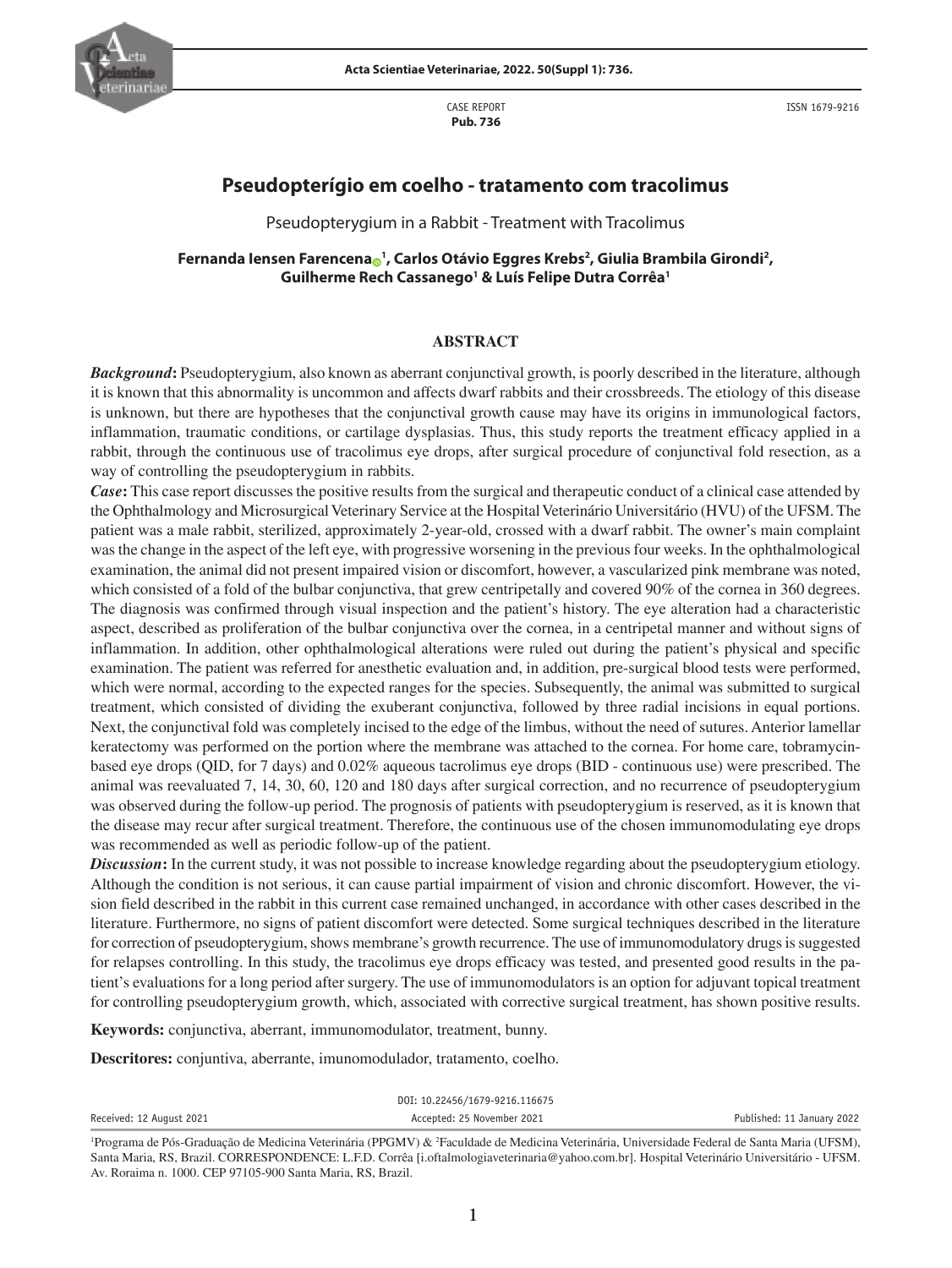# **INTRODUÇÃO**

A ciência oftalmológica aplicada aos coelhos necessita de estudos mais aprofundados, quando comparada à canina [7], para que as afecções específicas da espécie cunícula sejam melhor compreendidas. O crescimento conjuntival aberrante é uma doença ocular única, sendo observada apenas em coelhos [1,4,8,9] e relatada principalmente em raças anãs [1,4,7].

Aparece como uma dupla camada da conjuntiva bulbar que cobre progressivamente a córnea [1,6]. A progressão é centrípeta e simétrica em 360° [4,6], formando um tecido conjuntival róseo sobre a córnea, recobrindo-a de forma total ou parcial. Esse tecido permanece fixo no limbo, mas a dobra central do tecido se move livremente sobre a superfície da córnea [4,6].

Por ter a etiologia desconhecida, essa afecção possui várias nomenclaturas como estenose conjuntival, pseudopterígio, centripetalização conjuntival e hiperplasia conjuntival [1,6,9]. Com isso, algumas hipóteses como problemas imunomediados, inflamatórios e traumáticos foram sugeridas [1,4,6,7].

As medicações tópicas e sistêmicas não são eficazes para a regressão da membrana ou para a prevenção de crescimento adicional. Apenas a intervenção cirúrgica pode remover a membrana, mas a simples ressecção da membrana de volta ao limbo não é suficiente, porque a membrana cresce rapidamente [4,8].

Diante disso, o trabalho tem como objetivo relatar o sucesso da conduta no tratamento para a remoção e controle do pseudopterígio em um coelho, fazendo uso da associação de uma técnica cirúrgica que dispensa a confecção de suturas, acrescido do uso contínuo do colírio de tacrolimus 0,02% para evitar recidiva do crescimento da membrana conjuntival.

#### **CASO**

Um coelho, cruza com raça anã, pesando 3,4 kg e com 2 anos de idade foi atendido pelo Serviço de Oftalmologia e Microcirurgia do Hospital Veterinário da Universitário da Universidade Federal de Santa Maria (UFSM). O exame clínico oftalmológico revelou que o animal não apresentava comprometimento da visão nem desconforto, entretanto notava-se uma membrana rósea e vascularizada (Figura 1A), que consistia em uma prega da conjuntiva bulbar, a qual crescia centripetamente e recobria 80% da córnea em 360 graus. Devido ao aspecto característico da lesão que consiste no crescimento exuberante de uma conjuntiva rosada recobrindo a córnea de forma circular e a ausência de outras alterações como nódulos ou secreções, não foram necessários exames complementares para fins diagnósticos. O paciente foi encaminhado para realização de uma avaliação pré-anestésica, além disso, foram realizados exames de sangue pré-cirúrgicos para avaliação das funções bioquímicas renais e hepáticas, além do hematócrito, nos quais não foram evidenciadas alterações significativas.

O paciente foi submetido ao procedimento cirúrgico. Foram utilizadas como medicação pré-anestésica: dexmedetomidina1 [Dexdomitor® - 0,05 mg/kg IM], butorfanol<sup>1</sup> [Torbugesic® - 0,25 mg/kg IM] e cetamina<sup>2</sup> [Cetamin® - 7 mg/kg IM]. Após acesso venoso, a manutenção e indução do plano anestésico foram realizadas com isoflurano3 (Isoforine®) por via inalatória, ao efeito, através de máscara. O paciente foi posicionado em decúbito lateral direito, na sequência, a área cirúrgica recebeu antissepsia com solução fisiológica com iodo 1% (100:1) e campos cirúrgicos estéreis foram dispostos. O blefarostato foi posicionado e o tecido conjuntival que recobria a córnea foi divulsionado com material cirúrgico oftalmológico, nesse momento foi observada uma pequena área de aderência entre a membrana e a córnea, na região lateral da córnea (posição 2 h) do olho esquerdo. A membrana foi dividida em 3 porções iguais, nas quais foram feitas 3 incisões radiais (12 h; 5 h; 7 h) da borda livre, no centro da córnea, até a margem do limbo. Após, essas porções foram seccionadas uma a uma, rente à margem do limbo. Na região de aderência, foi realizada a técnica de ceratectomia lamelar anterior para remoção do tecido fibrosado aderido, fazendo-se o uso de bisturi de ceratectomia com ponta angulada, a cicatrização da ferida provocada pela técnica foi realizada por segunda intenção (Figura 1B). O paciente apresentou boa recuperação anestésica, com uso de agentes analgésicos e antimicrobianos.

Para casa, prescreveu-se colírio a base de tobramicina 0,3%4 [Tobrex® - QID, durante 7 dias] e colírio de tacrolimus 0,02% aquoso<sup>5</sup> [manipulado - BID, de uso contínuo]. O paciente foi reavaliado em 7, 14, 30, 60 e 120 dias após a cirurgia (Figura 1C), e não foram observadas complicações pós-operatórias nem recidiva do pseudopterígio. Seis meses após a cirurgia, foi suspenso o uso do colírio a base de tacrolimus e o paciente ficou sem nenhuma medicação.

A equipe do Serviço de Oftalmologia e Microcirurgia Veterinária segue em contato com o tutor do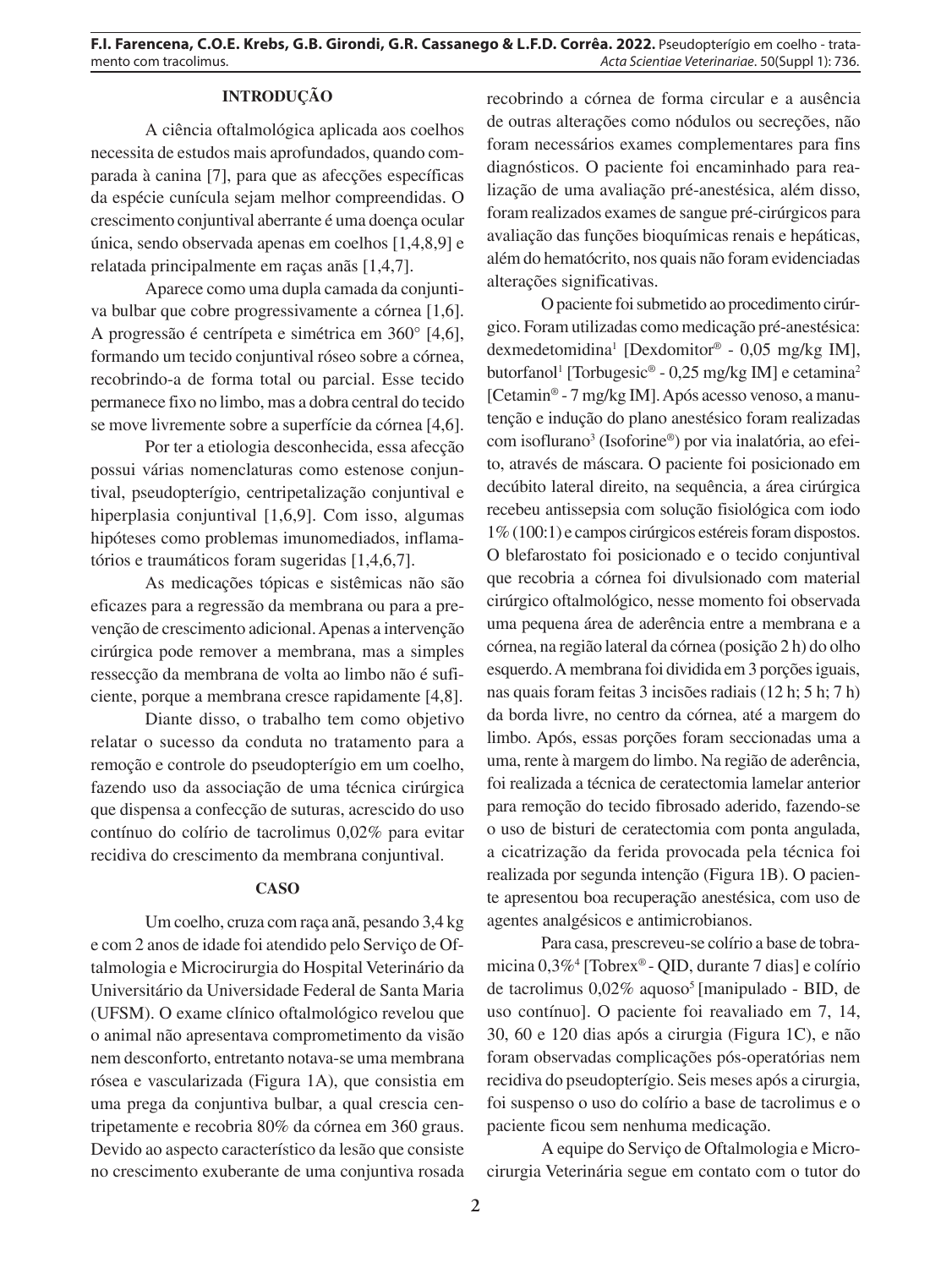### **F.I. Farencena, C.O.E. Krebs, G.B. Girondi, G.R. Cassanego & L.F.D. Corrêa. 2022.** Pseudopterígio em coelho - tratamento com tracolimus. *Acta Scientiae Veterinariae*. 50(Suppl 1): 736.

animal, haja vista que o uso do tacrolimus nunca tinha sido relatado em casos semelhantes de crescimento conjuntival aberrante. A última avaliação do paciente foi 20 meses após o procedimento para correção do pseudopterígio (Figura 1D), na qual constatou-se que o mesmo segue estável e sem sinais de qualquer alteração ocular proveniente da alteração tratada. Ademais, o animal apresenta um discreto leucoma cicatricial na região em que a membrana estava aderia na córnea, o qual não interfere na visão do paciente.

# **DISCUSSÃO**

A displasia do colágeno tem sido postulada como uma possível causa do crescimento conjuntival desarranjado, resultando em uma folha de tecido conjuntival centrípeto [1]. Outros possíveis fatores abordados como causa dessa afecção são fatores imunológicos, traumas ou condições inflamatórias [3,4,6]. Em contrapartida, no caso relatado, não foi possível afirmar a associação da causa do crescimento conjuntival a qualquer anomalia descrita, preconizando que a etiopatogenia do pseudopterígio permanece desconhecida.

Há estudos literários que investigaram os genes e proteínas encontrados no pterígio humano. Apontam que com a histologia e a técnica de biologia molecular, o perfil de expressão de genes e proteínas do pterígio foi muito diferente da conjuntiva normal ou córnea. E que o perfil de expressão também varia com o estágio clínico ou ainda de acordo com o início da lesão, que pode ser primária ou recorrente [2]. Logo, nem mesmo na medicina humana há uma patogênese bem estruturada para o pterígio. Por não esperar um diagnóstico definitivo e/ ou auxílio na conduta terapêutica, não foram analisadas amostras do crescimento conjuntival do paciente.

Além disso, ainda não se sabe porque a conjuntiva se prolifera de forma centrípeta no pseudopterígio [3], já que quando comparado ao pterígio em humanos, o crescimento é de forma triangular, elevado no limbo da córnea, com um ápice localizado na córnea, em que o crescimento tende a se orientar lateralmente, na fissura interpalpebral tanto no canto medial ou lateral [3]. No caso em questão, o crescimento aberrante da membrana teve percurso caracterizado conforme a literatura descreve para a espécie.

Apesar da condição não ser grave, pode causar um comprometimento parcial da visão e desconforto crônico [7]. A visão do coelho descrito nesse caso, permaneceu inalterada, consonante a mais casos descritos



**Figura 1.** Avaliações do olho esquerdo do coelho com pseudopterígio. A- No dia da consulta. B- No pós-operatório imediato. C- Avaliação 120 dias após a cirurgia. D- Última avaliação, 20 meses após o procedimento cirúrgico e findado o tratamento clínico.

na literatura [3,7]. Ademais, não apresentava sinais de dor ou desconforto.

Alguns autores descrevem a ressecção cirúrgica simples da dobra conjuntival na inserção limbal, como tratamento de escolha. No entanto, isso pode resultar em um rápido crescimento da dobra no período de algumas semanas após a cirurgia [1]. A técnica cirúrgica empregada neste caso, propõe a ressecção total da dobra até a margem do limbo, sem a realização de sutura, já que a mesma pode servir de corpo estranho ou até mesmo causar complicações como úlcera de córnea. Tal complicação, já foi descrita, sendo relatada deiscência de um dos pontos, causando uma área de atrito e como consequência uma úlcera corneana superficial [7].

A técnica cirúrgica empregada se assemelha com outro estudo prévio, que assim como o presente relato de caso, também realizou 3 incisões radiais do bordo livre da membrana, na região axial da córnea, até a margem do limbo, após, foi realizada a incisão total da membrana por toda a circunferência rente ao limbo. Entretanto, realizaram uma sutura com padrão Lembert em toda a margem distal da conjuntiva bulbar [7]. Nessa perspectiva, um outro trabalho também descreveu um padrão de sutura semelhante em sua segunda tentativa de correção cirúrgica, de um coelho com pseudopterígio, no qual utilizou a combinação de 2 padrões de Lembert, um isolado e outro contínuo, após a ressecção total da membrana [4]. Ao final, ambos os estudos [4,7] tiveram bons resultados, porém, houve um período curto de acompanhamento dos pacientes, com isso, não se sabe a longevidade do tratamento empregado.

Outra conduta cirúrgica descrita precedentemente, consistiu em incisar centrifugamente a prega conjuntival até sua fixação no limbo, em 6 segmentos. Após, a borda central foi reposicionada à sua